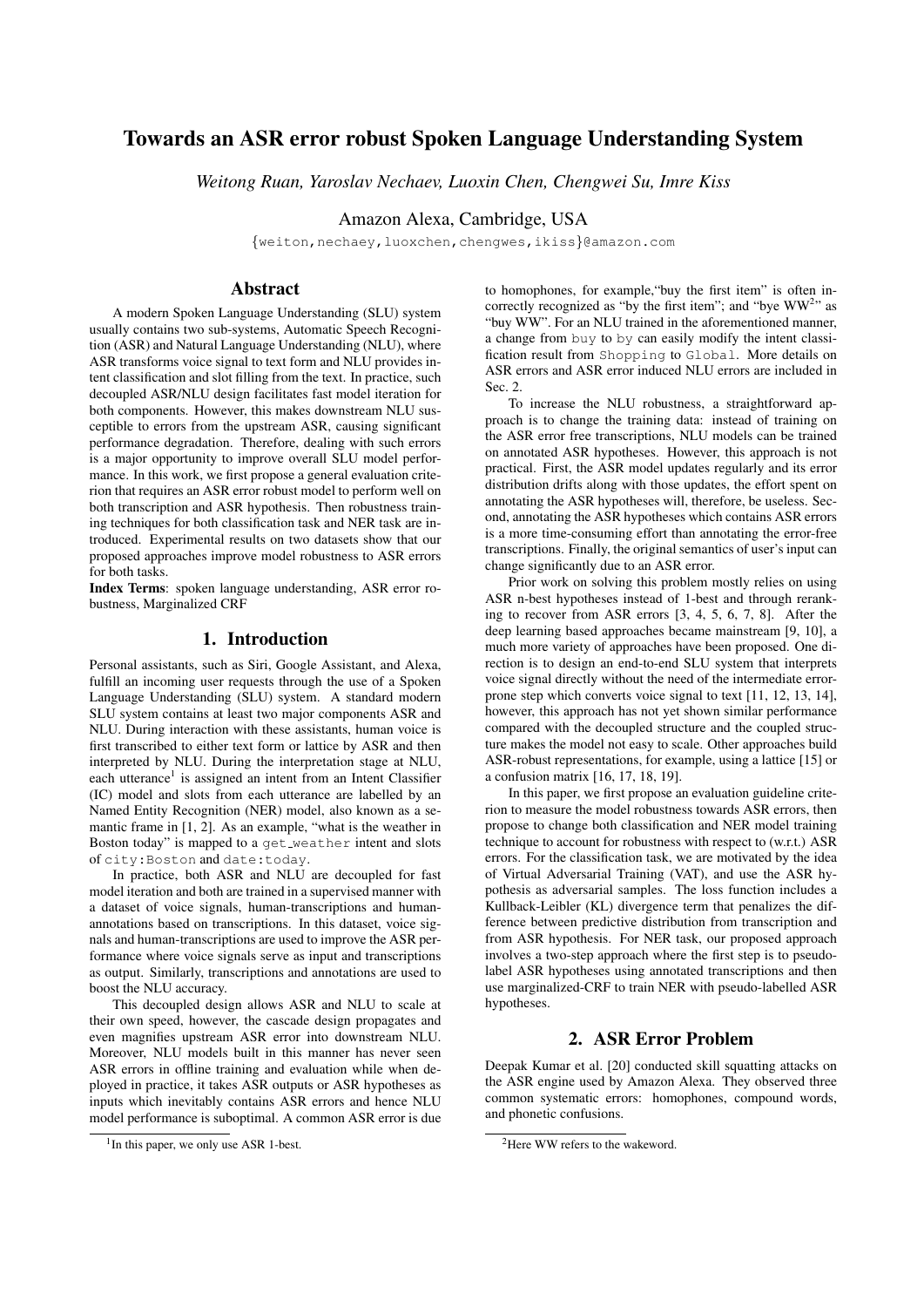For homophone errors, similar to the example used in Sec. 1, they noticed that Alexa's ASR often makes error by misrecognizing sail as sale, calm as com, main as maine and etc [20]. As for compound word errors, some compound words are split into constituent words. For example, outdoors is split into out doors. The most prominent cause of error is phonetic confusion where an error in the phonemes leads to a different word. For example, as noticed in [20], the phonetic spelling of word coal is  $K$  OW L, and the ASR often confuses OW with AO, leading to an incorrect word call.

In this work, we mitigate the above issue by making the NLU models robust to ASR errors. Before we move onto model details and training techniques, we propose a guideline on how to evaluate robustness towards ASR errors by formulating the following evaluation criterion:

> *Model robustness towards ASR errors is only improved given increased performance tested on a set with ASR errors and no performance degradation on a set without ASR errors.*

The idea of this guide is to emphasize model performance on transcriptions, since increased performance on ASR hypotheses and decreased performance on transcriptions leads to an overfitting on ASR hypotheses. In our results reported in Sec. 5, we report results on both ASR hypotheses and transcriptions.

The evaluation on ASR hypotheses poses another level of complexity. In most cases, especially in industry, only annotations on transcriptions are available. For classification task, one can always assume that transcription and ASR hypotheses can share the same label, however, for NER task, which targets token level slot-filling, this is problematic. For example, suppose we have an annotated transcription "what is the weather in amsterdam netherlands today", in which we have two slots city:amsterdam netherlands and date:today and a corresponding ASR hypothesis "what is the weather in amsterdam nether lands today", where the word "netherlands" is split into two words. An ideal NER model will be able to recognize the the slot date:today, however, for each other slot, it can, at its best, output city:amsterdam nether lands, which is not the same as ground truth and will be considered as an error in a lot of widely used evaluations metrics, for example, "slot-F1" [21]. Given this *unrecoverable* error issue when evaluating on the ASR hypotheses with ASR errors, in this work, we define NER model robustness as model performance only on matched entities (date:today in the previous example).

## 3. Models

In this section, we provide a detailed description of our NLU models. We employ the state-of-the-art CNN-LSTM-CRF [22] model, since it has proven to be effective across many NLP tasks. All models share the same encoder architecture with an appropriate decoder for classification and NER.

#### 3.1. Encoder Layer

As illustrated in Fig. 1, our encoder layer mainly uses two Bi-LSTM layers of size 300 per direction to encode word level and character level information from both directions. The word level information is represented by a set of 300 dimensional word embeddings of size T,  ${e_l}_{l=1,\cdots,T}$ , pre-trained with the skip-gram model using fastText [23]. Out Of Vocabulary (OOV) words are represented as an embedding formed from an average of 150 least frequent embeddings in the embedding



Figure 1: *Encoder architectures*

space. To ensure the generalization capability of pre-trained word embeddings, word embeddings are fixed during training process. Also, as indicated by the investigation in [22], character level information captures morphological features, we therefore uses a set of C randomly initialized 32-dimension character embeddings,  $\{c_l\}_{l=1,\cdots,C}$  for each character together with a CNN layer of 32 trigram filters. Note character embeddings will be updated during training. Specifically, for the  $i$ -th token in an input utterance, its corresponding 300-dim word embedding and 32-dim CNN based character representation are concatenated as input to the Bi-LSTM layer

$$
\boldsymbol{x}_{i} = [\boldsymbol{e}_{i}; \mathbf{CNN}(\boldsymbol{c}_{i})], \qquad (1)
$$

and its contextual representation through 2 layers of Bi-LSTM is a also a concatenation of LSTM outputs from both directions

$$
\boldsymbol{r}_i = \left[\overrightarrow{\boldsymbol{h}_i}; \overleftarrow{\boldsymbol{h}_i}\right],
$$

where  $\overrightarrow{h}_i$  represents the 300-dim top left to right LSTM output for the *i*-th input token and  $\overline{h}_i$  from right to left.

#### 3.2. Decoder Layer for Classification

For classification task, the concatenated Bi-LSTM outputs for each input token  $r_i$ ,  $i = 1, \dots, t$ , where t denotes the length of the input, are first sent through a pooling layer which sums up all individual token representations as utterance representation

$$
\boldsymbol{u}=\sum_{i=1}^t \boldsymbol{r}_i.
$$

Note, we choose sum-pooling over average-pooling simply because it performed slightly better during our experiments. A fully connected layer of size  $600 \times 600$  with Exponential Linear Unit (ELU) [24] is connected on top of the utterance representation before it is sent to the softmax layer.

#### 3.3. Decoder Layer for NER

For NER task, instead of using a softmax at each output as in [25], the concatenated Bi-LSTM outputs are fed to a linearclain Conditional Random Field (CRF) layer as in most state-of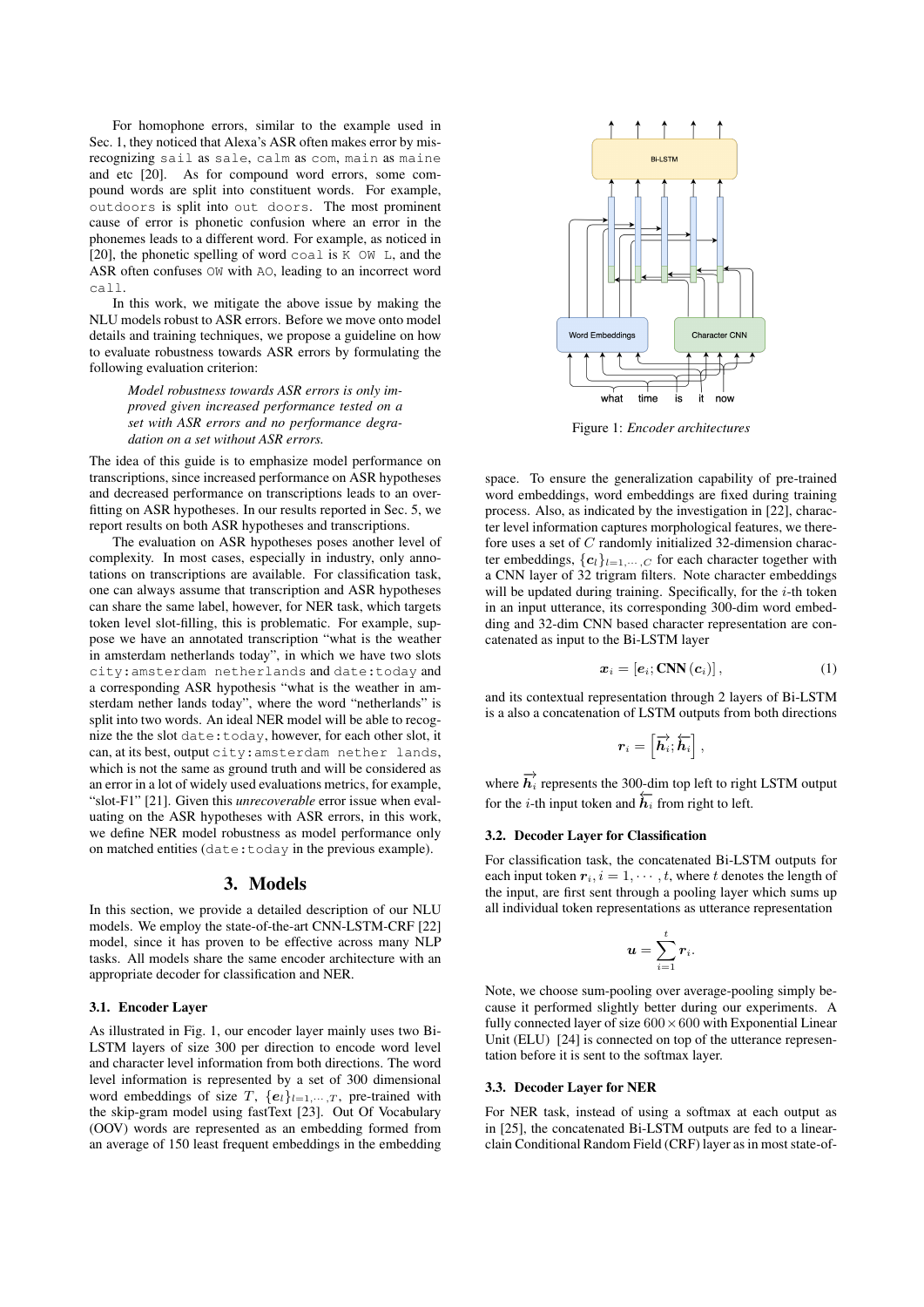the-art architectures [22, 26] for NER, to better modeling label transition probabilities and avoiding label bias problems [27].

### 4. Robustness Training

Robustness training techniques for both classification task and NER are discussed in details in this section.

#### 4.1. Classification Task

The classic loss function used in any classification task is the Negative Log-Likelihood (NLL) loss, which is equivalent to the Cross Entropy (CE) loss defined as the cross entropy between the "empirical" distribution  $p(\mathbf{y}_i|\mathbf{X}_i) = \mathbb{1} [y = y_i]$  and the "predictive" distribution  $\hat{p}(\mathbf{y}_i|\mathbf{X}_i)$ :

$$
CE\left(\boldsymbol{y}_i;\boldsymbol{X}_i,\boldsymbol{\theta}\right)=-\sum_{l=1}^L p\left(y_l|\boldsymbol{X}_i\right) \log \hat{p}\left(y_l|\boldsymbol{X}_i\right),\,
$$

where  $\theta$  is the set of parameters used in the model, L is the total number of labels and

$$
\bm{X}_i = \left[\bm{x}_1^i,\cdots,\bm{x}_j^i,\cdots,\bm{x}_T^i\right],
$$

is a column stack of input representation (in (1)) for each token in the *i*-th utterance.

Motivated by the VAT proposed in [28, 29], where the model robustness is achieved through the added KL loss penalizing the distance between the predictive distribution from original inputs and its noisy neighbors, we propose to add a KL term that measures the distance between the prediction distribution from transcriptions and ASR hypotheses, resulting in a new loss function:

$$
Loss\left(\boldsymbol{y_{i}}; \boldsymbol{X_{i}}, \boldsymbol{A_{i}}, \boldsymbol{\theta}\right) = \begin{array}{l} \epsilon_{1} * CE\left(\boldsymbol{y_{i}}; \boldsymbol{X_{i}}, \boldsymbol{\theta}\right) \\ + \epsilon_{2} * CE\left(\boldsymbol{y_{i}}; \boldsymbol{A_{i}}, \boldsymbol{\theta}\right) \\ + \epsilon_{3} * KL\left(p\left(\boldsymbol{y_{i}}|\boldsymbol{A_{i}}\right), p\left(\boldsymbol{y_{i}}|\boldsymbol{X_{i}}\right)\right) \end{array}
$$

where  $A_i$  denotes the corresponding ASR hypothesis of the *i*-th input utterance and  $\{\epsilon_i\}_{i=1}^3$  are a group of weights that control the relative importance of each loss term.

In the above loss function, the first CE term is designed as the NLL loss for model performance on the transcription, the second term is equivalent as adding pseudo-labelled ASR hypotheses into training data and the third term aims to improve model robustness towards ASR hypotheses by forcing models to predict similar predictions on both transcription and ASR hypotheses. From the experimental results, we noticed the combination of the first and third loss achieves the best model performance.

### 4.2. NER Task

Our proposed approach to improve NER model robustness towards ASR errors relies on the idea of training data augmentation, which is a widely used technique to improve model performance [30]. Our approaches involves two steps: 1) pesudolabel utterances where ASR hypotheses are different from transcription; 2) add those pesudo-labelled ASR hypotheses in the training set with a modified decoder loss function. In this subsection, we first introduce our proposed Marginalized CRF model<sup>3</sup>, then provide an example pseudo-labelling technique we can use.

### *4.2.1. Marginalized CRF*

CFR is often used to model the input-output relationship within a sequence  $\{(x_i, y_i)_{i=1}^t\}$ . The traditional CRF requires a complete set of input and output pairs due to the fact that it uses the NLL loss [27], where the likelihood is defined as

$$
p(\mathbf{y}|\mathbf{x}) = \frac{\exp(\mathbf{w}^T \mathbf{\Phi}(\mathbf{x}, \mathbf{y}))}{Z(\mathbf{x}, \mathbf{Y})},
$$
 (2)

where

$$
Z\left(\boldsymbol{x},\boldsymbol{S}\right)=\sum_{\boldsymbol{y}\in\boldsymbol{S}}\exp\left(\boldsymbol{w}^{T}\boldsymbol{\Phi}\left(\boldsymbol{x},\boldsymbol{y}\right)\right)
$$

is a normalizing term and  $\Phi(x, y)$  is a set of feature vectors.

However, in a lot of cases, the complete annotation is not available. Given the input,  $\{x_i\}_{i=1}^t$ , its corresponding output is either unknown or uncertain for some time step  $t$ . In our case with pseudo-labelling detailed in Sec. 4.2.2, some pseudolabelled tokens in ASR hypotheses do not have corresponding labels. To train an NER model with such incomplete dataset, we propose to generalize traditional CRF by marginalizing the previously defined likelihood over unknown/uncertain labels, which avoids penalizing uncertain input output pairs. To be more specific, the revised likelihood is defined as:

$$
p(\boldsymbol{Y}|\boldsymbol{x}) = \sum_{\boldsymbol{y}\in\boldsymbol{Y}} p(\boldsymbol{y}|\boldsymbol{x}),
$$

where  $Y$  is a set of all valid output combinations.

#### *4.2.2. Pseudo-labelling for Marginalized CRF*

In general, the pseudo-labelling problem is the following: Given an annotated sequence  $\{(x_i, y_i)_{i=1}^t\}$ , we want to pseudolabel another non-annotated sequence  $(\hat{x}_i)_{i=1}^{t'}$ , where in our case, the annotated sequence is annotated transcription while the non-annotated sequence is its corresponding ASR hypotheses. Here we propose two type of exact match based pseudolabelling rules: Token Exact Match (TEM) and Entity Exact Match (EEM). The TEM rule assigns pseudo-labels per token and for every token level exact match, i.e.  $x_i = \hat{x}_i$  for some i and l, then  $\hat{y}_l = y_i$ . In EEM, the exact match is not on token level but on entity level. For example, given an annotated transcription:

$$
\frac{play}{O} \frac{velcome\ to\ new\ york}{Song} \frac{by\ taylor\ swift}{O}.
$$

The TEM based pseudo-labels on an ASR hypotheses "play welcome to new by taylor swift" is:

$$
\frac{\text{play welcome to new by taylor switch}}{\text{Cong}};
$$

and the Entity Exact Match (EEM) gives

$$
\frac{play}{O} \frac{velcome\ to\ new}{NA} \frac{by\ taylor\ switch}{O},
$$

where "NA" is short for "Not Applicable", a new label assigned to handle tokens without a certain label. During the training process, utterances with such labels will be properly taken care of using the Marginalized CRF model detailed in Sec. 4.2.1. Also, it is obvious from the above comparison that the TEM focuses on recall and the EEM is more conservative and prioritizes on precision. In this paper, we use the EEM to create pseudo-labels for ASR hypotheses which are different from the transcription and add these pseudo-labelled ASR hypotheses to the training set to improve model robustness in cases where the utterance contains ASR errors.

 $3$ During the preparation of this manuscript, we noticed similar anproach was also used in [31] and further back in [32] to handle similar situations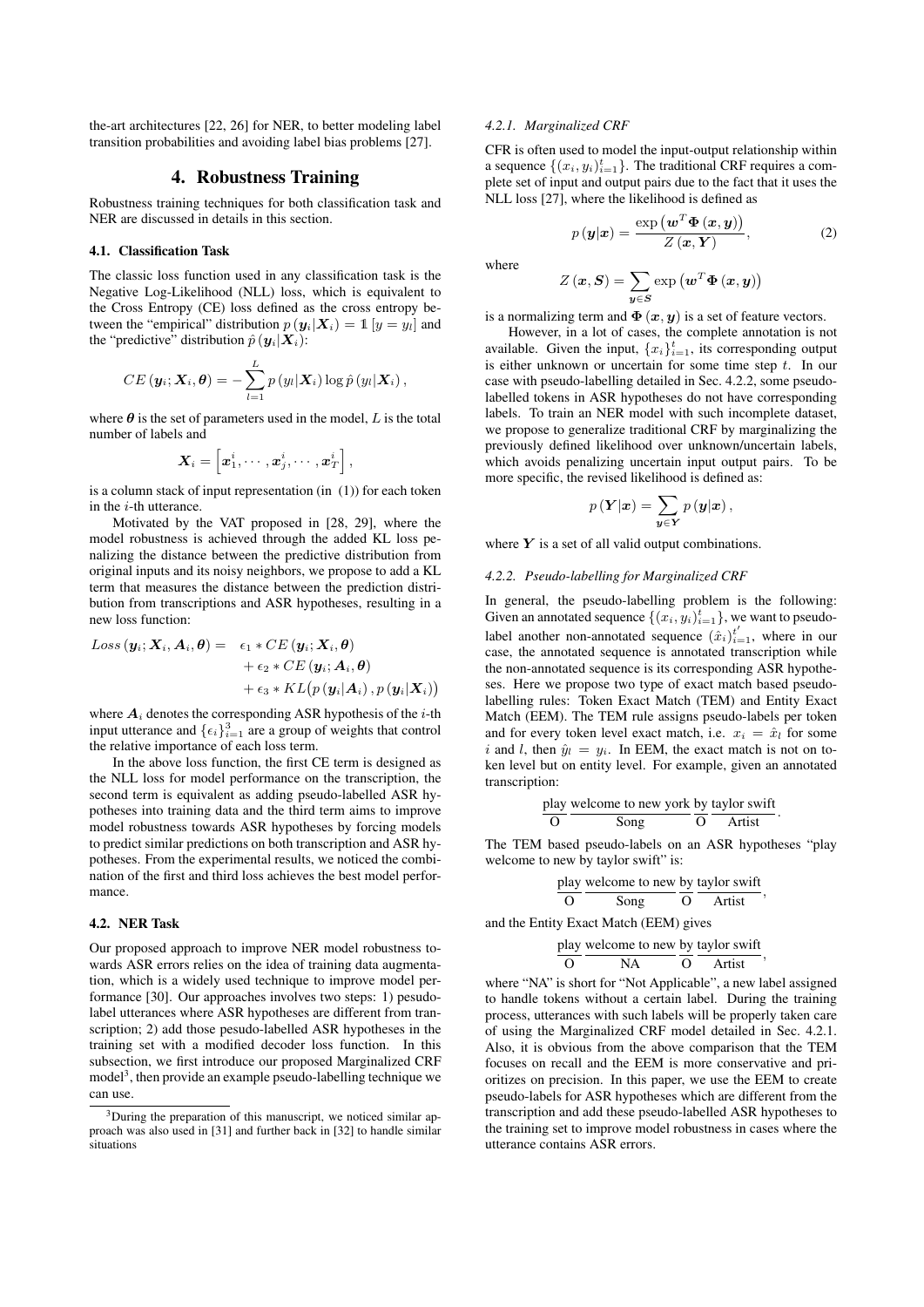Table 1: *Performance (F1) comparison on ATIS dataset*

| Task | Models                                                                                     |        | Trans. ASR-3.5 ASR-4.0  |                         |
|------|--------------------------------------------------------------------------------------------|--------|-------------------------|-------------------------|
|      | <b>Baseline</b><br>Classification Train with ASR-3.5 0.9714<br>Train with $ASR-4.0$ 0.9710 | 0.9713 | 0.9642<br>0.9686<br>N/A | 0.9615<br>N/A<br>0.9653 |
| NER  | <b>Baseline</b><br>Train with ASR-3.5 0.9598<br>Train with ASR-4.0 0.9597                  | 0.9603 | 0.9521<br>0.9537<br>N/A | 0.9483<br>N/A<br>0.9501 |

## 5. Experiments and Results

In this section, we present experimental results to demonstrate that our proposed training techniques are able to provide enhancement to model robustness w.r.t. ASR errors. Evaluation is performed on both widely used Airline Travel Information Systems (ATIS) dataset [33, 34, 35, 19] and a private dataset developed within Alexa. Both the classification task and NER task are evaluated separately in the following subsections.

### 5.1. Datasets

We evaluate our proposed approaches using both the ATIS dataset and the Alexa dataset collected within Alexa AI. The ATIS dataset is a popular benchmark for spoken language systems which contains audio recordings and the corresponding annotated transcripts. In the last years, textual version of this dataset containing 5871 utterances (4478, 500 and 893 utterances in train, validation and test set respectively) was used to benchmark NLU approaches. We align the original audio recordings to each of those utterances and use Amazon Transcribe, $4$  a the publicly available speech-to-text service, to acquire the n-best ASR hypotheses for each audio file. Then, we have constructed two datasets by picking either the ASR with the best word error rate (WER) or the worst. This resulted in two datasets with  $3.5\%$  (ASR-3.5) and  $4\%$  (ASR-4.0) WER respectively. ATIS dataset is small and represents limited diversity in terms of the target domain and slot values. To prove that our proposed approach works at scale, we also utilized a much larger set, Alexa dataset, which contains a few millions of developer generated and annotated transcriptions and their corresponding ASR hypotheses. The ASR hypotheses in the Alexa dataset are decoded by the 2019 Alexa ASR model used to serve the live traffic.

#### 5.2. Classification Task

The classification performance (F1) on ATIS dataset is tabulated in the top section in Table 1. The first observation is that baseline model performance degrades as the WER increases on ASR hypotheses, which highlights the importance of NLU model robustness towards ASR errors. The second observation is models trained with ASR hypotheses using our proposed loss performed significantly better (around 0.4% absolute) on their corresponding ASR hypotheses and at the same time maintained similar performance on the transcriptions. Note, some slots are "N/A" because we expect to learn and evaluate on the set with similar ASR error patterns.

Table 2 reports an ablation study result on the effect of hyper-parameters used in the loss function. Note, all results are relative w.r.t. the baseline model performance on either transcription or ASR. The first row denotes the baseline model per-

Table 2: *Relative classification performance (F1) w.r.t. baseline model performance on Alexa dataset (negative means performance degradation).*

| model                                     | parameters   |                 | Trans. $(\%)$ ASR $(\%)$ |         |      |
|-------------------------------------------|--------------|-----------------|--------------------------|---------|------|
|                                           | $\epsilon_1$ | $\epsilon$ 2    | $\epsilon_3$             |         |      |
| baseline                                  |              | $1.0 \quad 0.0$ | 0.0                      | $_{0}$  |      |
| data augmentation $1.0$ $1.0$ $0.0$       |              |                 |                          | 0       | 1.76 |
| train on ASR                              |              | $0.0 \quad 1.0$ | - 0.0                    | $-3.76$ | 1.41 |
| proposed model $1.0 \quad 0.0 \quad 40.0$ |              |                 |                          | 0.88    | 4.41 |

Table 3: *Relative NER performance (slot-F1) w.r.t. baseline model on Alexa dataset (larger value means better model)*

| Domain subset<br>in Alexa dataset | Improvements<br>on Trans. $(\% )$ | Improvements<br>on ASR $(\% )$ |  |
|-----------------------------------|-----------------------------------|--------------------------------|--|
| Music                             | $-0.35$                           | 0.9                            |  |
| <b>SmartHome</b>                  | 0.19                              | 53                             |  |
| <b>Notifications</b>              | 0.38                              | 10.72                          |  |
| Shopping                          |                                   | 2.58                           |  |

formance where the model is trained with transcriptions. The second row corresponds to model trained with both transcription and ASR hypotheses. The result verifies that data augmentation can improve model robustness. The third row represents model trained with only ASR hypotheses. Compared with the baseline result, models trained with only ASR hypotheses performs better on the ASR, while not as well on transcription, suggesting an overfit on ASR. Our proposed model utilizes only the first and third component in the loss and achieves the best performance on both transcription and ASR.

#### 5.3. NER Task

For the NER task, evaluations are performed using the slot-F1 metric [21]. Note, when evaluating on ASRs, we only evaluate on slots where the entire slot exist in the ASR hypothesis, hence in some experiments, the F1 on ASRs appears to be higher than F1 on transcriptions. On the ATIS dataset, where results are tabulated in the bottom section in Table 1, similar improvements as the classification task are observed.

As for the Alexa dataset, since the label space is too large, we first partition the entire dataset into subsets according to their groundtruth domain labels and train an NER model for each domain subset. Domain-wise model performance are presented in Table 3. From all domain subsets, our proposed robust model achieves better performance on the ASRs while maintaining the performance on transcriptions.

## 6. Conclusions and Future Work

In this paper, we addressed the model robustness issue in a decoupled SLU system where upstream ASR errors become a bottleneck in the overall SLU model performance. We first defined an evaluation criterion for SLU model robustness towards ASR errors and then proposed approaches to improve the model robustness for both classification and NER tasks. We evaluated our proposed approaches on both the public ATIS dataset and our private dataset based on Alexa data. In all cases, we observed significant performance improvements compared to baseline models. In future, we plan to evaluate our proposed training technique on more advanced contextual representation, for example, BERT.

<sup>4</sup>https://aws.amazon.com/transcribe